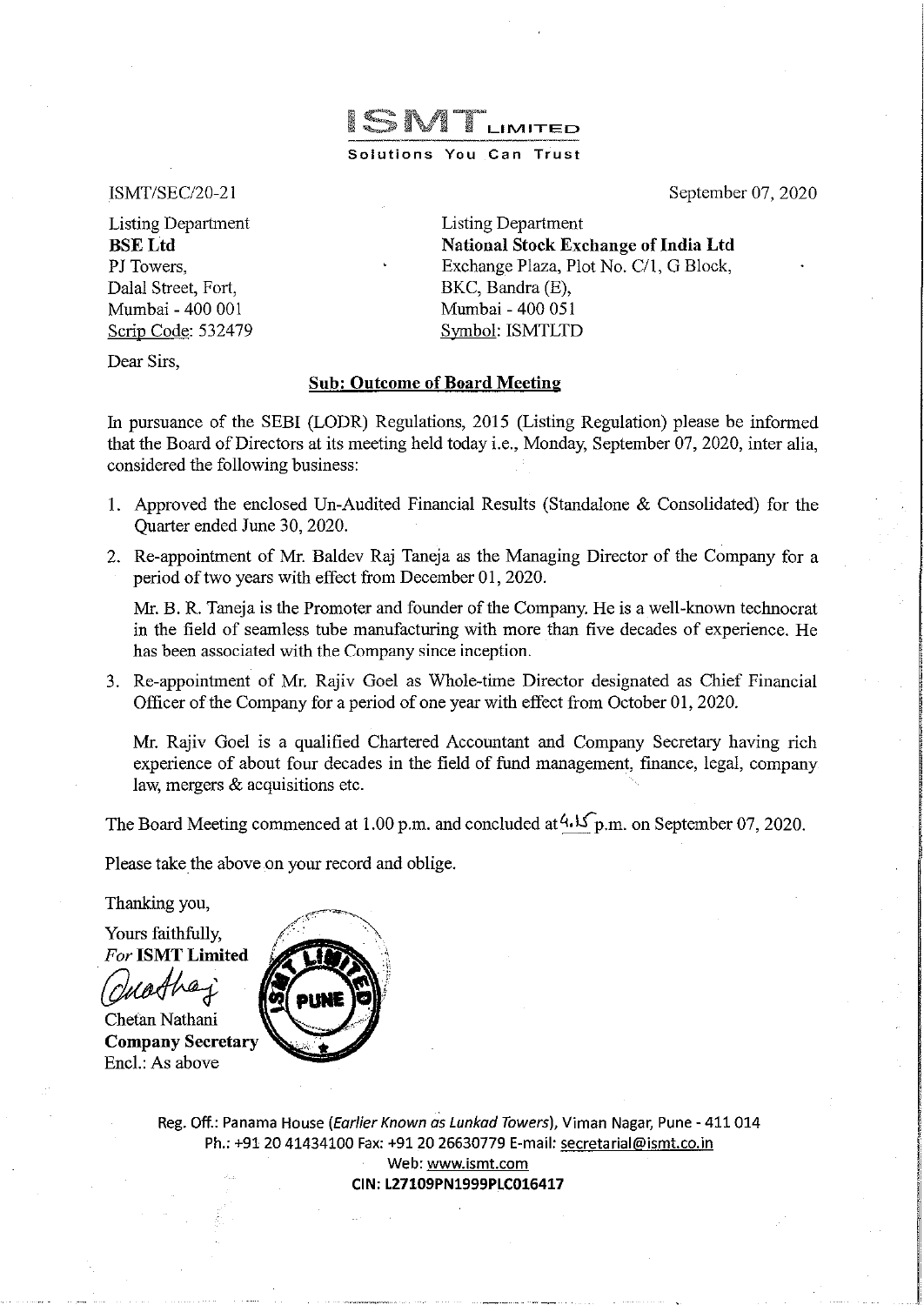JSJ\!ll Lirn!ted

Regd. Office: Lunkad Towers, Viman Nagar, Pune 411 014, Maharashtra, Pl1one: 020-41434100, Fax: 020-26630779, E-Mail: secretarial@ismt.co.in, Web: www.ismt.com, CIN: L27109PN1999PLC016417

*<u>PO Acc</u>* 

# STATEMENT OF STANDALONE UNAUDITED FINANCIAL RESULTS FOR THE QUARTER ENDED JUNE 30,2020

## **Rs. in Crore**

|           |                                                                                        | Standalone                     |                                 |                                |                              |
|-----------|----------------------------------------------------------------------------------------|--------------------------------|---------------------------------|--------------------------------|------------------------------|
| Sr.<br>No | Particulars                                                                            | Quarter ended<br>June 30, 2020 | Quarter ended<br>March 31, 2020 | Quarter ended<br>June 30, 2019 | Year ended<br>March 31, 2020 |
|           |                                                                                        | Unaudited                      | Refer Note No10                 | Unaudited                      | Audited                      |
| 1.        | income                                                                                 |                                |                                 |                                |                              |
|           | <b>Revenue from Operations</b><br>Sales of Products                                    | 153.18                         | 372.07                          | 514.38                         |                              |
|           | Less: Inter Segment Transfers                                                          | 50.33                          | 92.49                           | 85.20                          | 1,675.09<br>317.40           |
|           | Inter Division Transfers                                                               | 5.86                           | 12.84                           | 28.01                          | 78.07                        |
|           | (a) Gross Sales                                                                        | 96.99                          | 266.74                          | 401.17                         | 1,279.62                     |
|           |                                                                                        | 1.37                           | 5.35                            | .7.09                          | 24.67                        |
|           | (b) Other Operating Revenue                                                            |                                |                                 |                                |                              |
|           | (c) Revenue from Operations - Net (a+b)                                                | 98.36                          | 272.09                          | 408.26                         | 1,304.29                     |
|           | (d) Other Income                                                                       | 1.97                           | 1.62                            | 1.59                           | 9.70                         |
|           | Total Revenue - (c+d)                                                                  | 100.33                         | 273.71                          | 409.85                         | 1,313.99                     |
| 2         | Expenses                                                                               |                                |                                 |                                |                              |
|           | (a) Cost of Materials Consumed                                                         | 47.20                          | 182.55                          | 240.90                         | 706.81                       |
|           | (b) Changes in inventories of finished goods, work -in -progress<br>and stock-in-trade | 5.11                           | (66.54)                         | (18.33)                        | (42.71)                      |
|           | (c) Employee Benefits Expense                                                          | 29.24                          | 33.03                           | 34.24                          | 135.07                       |
|           | (d) Finance Costs                                                                      | 65,54                          | 71.26                           | 65.21                          | 274.27                       |
|           | (e) Depreciation                                                                       | 15.55                          | 16.86                           | 15.34                          | 62.98                        |
|           | (f) Other Expenses                                                                     | 41.86                          | 116.85                          | 119.96                         | 425.79                       |
|           | <b>Total Expenses</b>                                                                  | 204.50                         | 354.01                          | 457.32                         | 1,562.21                     |
| з         | Profit / (Loss) before exceptional item and Tax (1-2)                                  | (104.17)                       | (80.30)                         | (47, 47)                       | (248.22)                     |
|           | 4 Exceptional items - Foreign Exchange (Gain) / Loss                                   | (0.66)                         | (174)                           | (0.67)                         | (5.84)                       |
| 5         | Profit/(Loss) before tax (3-4)                                                         | (103.51)                       | (78.56)                         | (46.80)                        | (242.38)                     |
| 6.        | Tax Expenses :                                                                         |                                |                                 |                                |                              |
|           | (a) Current Tax                                                                        |                                |                                 |                                |                              |
|           | (b) Earlier Years Tax                                                                  |                                |                                 |                                | (1.95)                       |
|           | (c) Deferred Tax (Refer Note No. 4)                                                    |                                |                                 |                                |                              |
|           | $7$ Profit $1$ (Loss) after tax $(5-6)$                                                | (103.51)                       | (78.56)                         | (46.80)                        | (240.43)                     |
| 8         | Other Comprehensive Income (net of tax)                                                |                                |                                 |                                |                              |
|           | (a) Items that will not be reclassified to Profit or Loss                              |                                |                                 |                                |                              |
|           | Gain on Remeasurement of Defined Benefit Plan                                          | (0.68)                         | (1.77)                          | (0.35)                         | (2.69)                       |
|           | (b) Items that will be reclassified to Profit or Loss                                  |                                |                                 |                                |                              |
|           | 9 Other Comprehensive Income (Net of tax)                                              | (0.68)                         | (1.77)                          | (0.35)                         | (2.69)                       |
|           | 10 Total Comprehensive Income for the period (7+9)                                     | (104.19)                       | (80.33)                         | (47.15)                        | (243.12)                     |
|           | 11 Paid-up Equily Share Capital (Face Value of Rs. 5/- per share)                      | 73.25                          | 73.25                           | 73.25                          | 73.25                        |
|           | <sup>12</sup> Reserves Excluding Revaluation Reserve.                                  |                                |                                 |                                | (1,329.43)                   |
|           | 13 Earnings per share                                                                  |                                |                                 |                                |                              |
|           | Basic & Diluted Earnings per share of Rs.5/- each (Rs) ( not                           |                                |                                 |                                |                              |
|           | annualised)                                                                            | (7.07)                         | (5.36)                          | (3.19)                         | (16.41)                      |
|           | 科長                                                                                     |                                |                                 |                                |                              |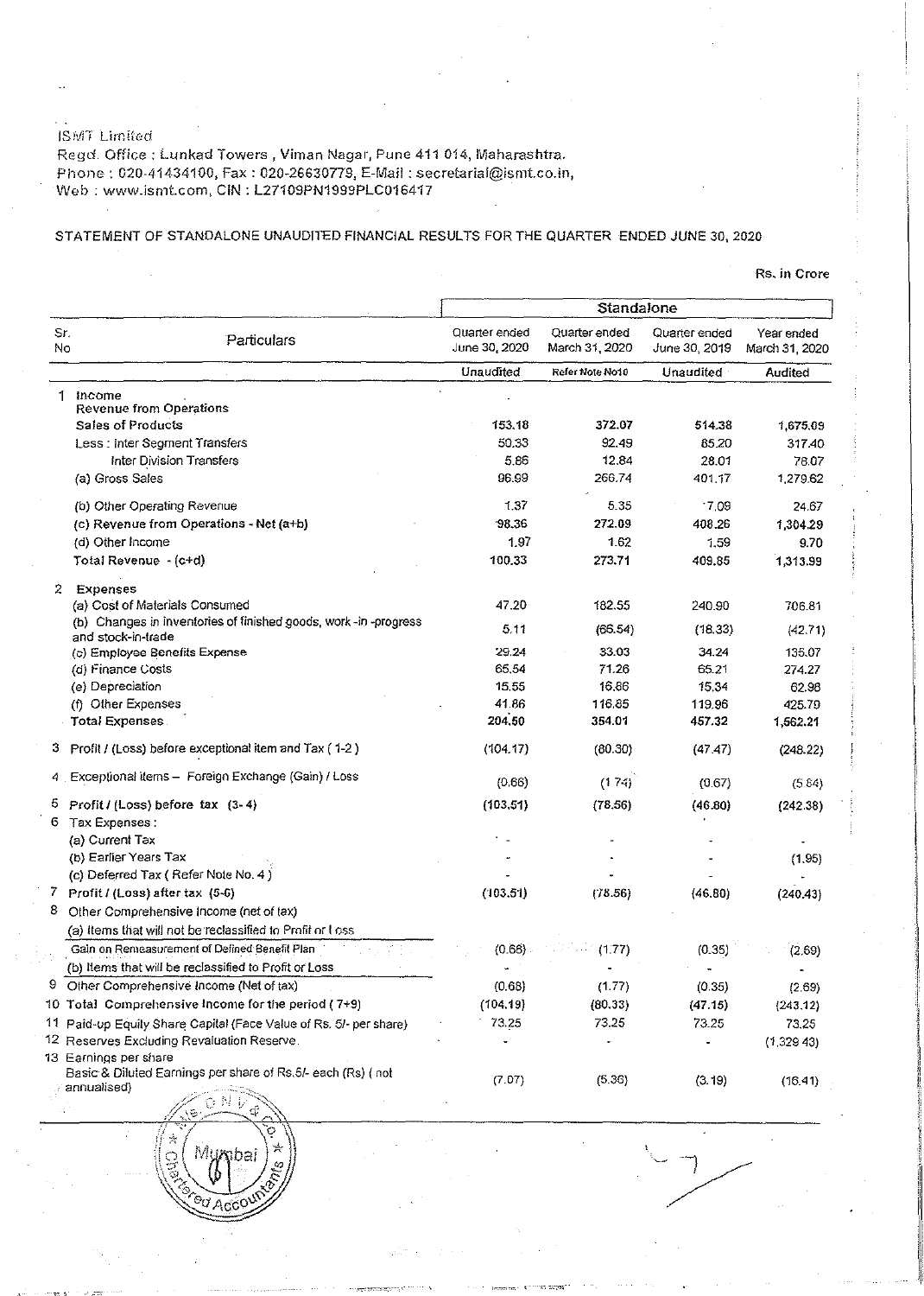## ISMT Limited

SEGMENT WISE STANDALONE UNAUDITED FINANCIAL RESULTS FOR THE QUARTER ENDED JUNE 30, 2020.

|          |                                                                                                                                                 |               |                  |               | Rs. in Crore   |
|----------|-------------------------------------------------------------------------------------------------------------------------------------------------|---------------|------------------|---------------|----------------|
|          |                                                                                                                                                 |               | Standalone       |               |                |
|          |                                                                                                                                                 |               | Quarter ended    |               | Year ended     |
|          |                                                                                                                                                 |               |                  |               |                |
| Sr<br>No | Particulars                                                                                                                                     | June 30, 2020 | March 31, 2020   | June 30, 2019 | March 31, 2020 |
|          |                                                                                                                                                 | Unaudited     | Refer Note No 10 | Unaudited     | Audited        |
| 1.       | <b>Segment Revenue</b>                                                                                                                          |               |                  |               |                |
|          | a) Gross Sales - Tube                                                                                                                           | 83.57         | 194.91           | 348.17        | 1,059.55       |
|          | Less: Inter Division                                                                                                                            | 5.86          | 12.84            | 28.01         | 78.07          |
|          | Sub total                                                                                                                                       | 77.71         | 182.07           | 320.16        | 981.48         |
|          | b) Gross Sales - Steel                                                                                                                          | 69.61         | 177.16           | 166.21        | 615.54         |
|          | Less : Inter Segment                                                                                                                            | 50.33         | 92.49            | 85,20         | 317.40         |
|          | Sub total                                                                                                                                       | 19.28         | 84.67            | 81,01         | 298.14         |
| 2        | <b>Total Segment Revenue</b>                                                                                                                    | 96.99         | 266.74           | 401.17        | 1,279.62       |
|          | <b>Segment Results</b><br>Profit / (Loss) after Depreciation and Before Finance Costs<br>& Exceptional items, Unallocable income (net) and Tax. |               |                  |               |                |
|          | a) Tube                                                                                                                                         | (22.47)       | (5.64)           | 18.95         | 32.78          |
|          | b) Steel *                                                                                                                                      | (15.86)       | (2.57)           | (0.42)        | (6.90)         |
|          | Total                                                                                                                                           | (38.33)       | (8.21)           | 18,53         | 25.88          |
|          | Less : Finance Costs                                                                                                                            | 65.54         | 71.26            | 65,21         | 274.27         |
|          | : Exceptional items - Foreign Exchange (Gain) / Loss                                                                                            | (0.66)        | (1.74)           | (0.67)        | (5.84)         |
|          | Add: Unallocable Income<br>(Net of Unallocable Expenses)                                                                                        | (0.30)        | (0.83)           | (0.79)        | 0.17           |
|          | Total Profit / (Loss) Before Tax                                                                                                                | (103.51)      | (78.56)          | (46.80)       | (242.38)       |
|          | Less: Tax Expenses                                                                                                                              |               |                  |               |                |
|          | Current Tax                                                                                                                                     |               | ÷                |               |                |
|          | Earlier years Tax<br>Deferred Tax (Refer Note No.4)                                                                                             |               |                  |               | (1.95)         |
|          | 3 Total Profit / (Loss) After Tax                                                                                                               | (103.51)      | (78.56)          | (46.80)       | (240.43)       |
|          | <b>Capital Employed</b><br><b>Segment Assets</b>                                                                                                |               |                  |               |                |
|          | a) Tube                                                                                                                                         | 1 328.07      | 1,370.61         | 1,473.59      | 1,370.61       |
|          | b) Steel                                                                                                                                        | 408.37        | 428.77           | 392.74        | 428.77         |
|          | c) Unatlocable                                                                                                                                  | 705.35        | 63192            | 629.03        | 631 92         |
|          | <b>Total Assets</b>                                                                                                                             | 2,441.79      | 2,431.30         | 2,495.36      | 2,431.30       |
|          | <b>Segment Liabilities</b>                                                                                                                      |               |                  |               |                |
|          | a) Tube                                                                                                                                         | 130.44        | 113.18           | 138.79        | 113.18         |
|          | b) Steel                                                                                                                                        | 97.98         | 64.83            | 68.40         | 64.83          |
|          | c) Unallocable                                                                                                                                  | 3,379.75      | 3,315.49         | 3,154.40      | 3,315.49       |
|          | <b>Total Liabilities</b>                                                                                                                        | 3,608.17      | 3,493.50         | 3,361.59      | 3,493.50       |

Includes profit on steel captively consumed by Tube Segment

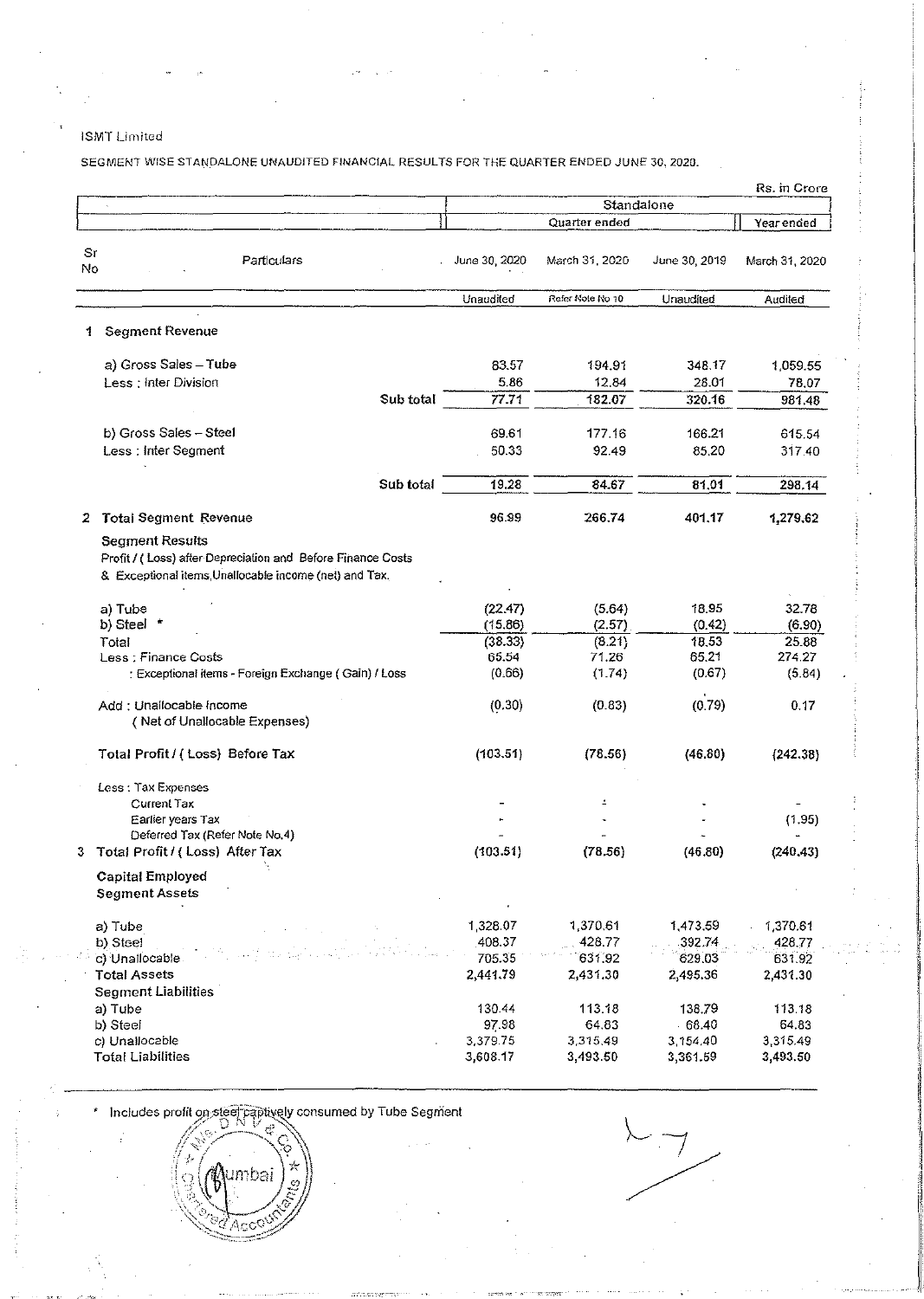### NOTES ON STANDALONE UNAUDITED FINANCIAL RESULTS FOR THE QUARTER ENDED JUNE 30, 2020.

- 1. The Company through its Subsidiary Company, ISMT Enterprises SA, Luxembourg has invested Rs. 48.43 Crore in Structo Hydraulics AB, Sweden (SHAB). The Company has received approval from regulatory authorities for conversion into equity of an amount of Rs. 33.33 Crore (USD 5 Million) due from SHAB and out of which Rs. 16.75 Crore has been converted into· equity and the balance of Rs. 16.58 Crore is pending for allotment. The net receivables on account of sales made to SHAB as on June 30, 2020 are Rs. 14.86 Crore and the same is considered as collectible. No provision, however. has been made as required by lnd AS 36 "'lmpainment of Assets" in respect of diminution in the value of investment (including pending allotment) , which is in the nature of forward integration and considered Strategic, Long Term. The financial effect, if any, of the same on net loss for the quarter ended June 30, 2020 is not ascertainable.
- 2. i) Maharashtra Electricity Regulatory Commission (MERC) had disallowed Company's petition regarding banking of energy facility under Energy Banking Agreement (EBA) vide its orders dated June 20, 2014 and January 12, 2015. The Company filed an appeal before the Appellate Tribunal For Electricity (APTEL) against the said order and the same has been dismissed by the APTEL vide their order dated April 1, 2016. The Company's appeal, challenging the APTEL order is pending before the Hon'ble Supreme Court. The Company. had accrued EBA benefit aggregating to Rs. 49.97 Crore upto March 31, 2014, of which amount outstanding as on June 30, 2020 is Rs. 39.53 Crore, representing excess energy charges paid to Maharashtra State Electricity Distribution Company limited (MSEDCL) on account of non-availabiltty of banking of energy facility. There has been no further accrual since April 1, 2014 on account of suspension of operation of power plant.

Being a sub-judice matter, it is not possible to reasonably or reliably determine the recoverable amount; hence the receivable from MSEDCL is measured as at June 30, 2020 at the carrying amount of Rs.39.53 Crore. The financial effect, if any, of the same on net loss for the quarter ended June 30, 2020 is not ascertainable.

ii) Considering prevailing uncertainties of operating the 40 MW Captive Power Plant (CPP) at Chandrapur. Maharashtra or disposing it as going concern or otherwise and pending outcome of supreme court decision as referred above, it is not possible to reasonably or reliably determine the recoverable amount and consequently to ascertain whether there is any impairment of the CPP as required by lnd AS 36 "Impairment of Assets". Hence the aforesaid asset is measured as at June 30, 2020 at the carrying amount of Rs 236.52 Crore. The financial effect, if any, of the same on net loss for the quarter ended June 30, 2020 is not ascertainable.

- 3, As per lnd AS- 12 "Income Tax", Minimum Alternate Tax (MAT) credit (unused tax credit) is regarded as Deferred Tax Assets and the same shall be recognised to the extent that it has become probable that future taxable profit will be available against which the unused tax credit can be utilised. In view of Business uncertainttes and pending debt Resolution, it is difficult for the Company to fairly ascertain the probable future taxable profit against which MAT Credit can be utilized. Accordingly, the unabsorbed MAT credit, if any, out of the total MAT Credit of Rs. 82.05 Crore as at June 30, 2020, shall be charged in the Statement of Profit and Loss to the extent it lapses in the respective years and subject to review of the same once the Company opts for options permitted under section 115BAAof the Income Tax Act, 1961.
- 4. Deferred Tax Asset in respect of carried forward losses is recognized to the extent of Deferred Tax Liability. **The Company of the Company** 다 (원로 )의

:j iJ! !: In the second contract of the second contract of the second contract of the second contract of the second contract of the second contract of the second contract of the second contract of the second contract of the second c

I

5. Consequent to RBI Circular dated February 12, 2018 the lenders had decided to explore assignment of debt as a Resolution Plan. Accordingly, Banks holding about 74 % of the principal debt have assigned their debt to Asset Reconstructing Companies (ARCs) while Banks holding most of the remaining debt are also pursuing the process for assignment of debt to ARCs. During the previous financial year majority of the lenders of the company consisting of both ARCs and the banks had signed Inter Creditor Agreement as per the RBI guidelines for restructuring the debt of the Company. However, the Restructuring and assignment of further debt could not be concluded due to the implementation of countrywide lockdown on account of COVID-19 outbreak. Restructuring of debt to be done on a sustainable basis could inter alia necessitate down-sizing of debt including interest and  $N \vee_{\mathcal{C}}$  will also need to factor in the COVID impact on global and domestic economy and consequently on  $\mathcal{C}(\mathbb{R})$  business of the Company.

 $\frac{1}{2}$   $\left(\text{Mugapal}\right)$   $\frac{1}{2}$  .

 $\mathbb{P}^{\ast}\mathbb{P}$  .  $\mathbb{P}^{\ast}\mathbb{P}$  . The Company is the Company in .  $\mathbb{P}^{\ast}$ 

 $\mathbb{C}\left(\mathbb{C}^n\setminus\mathbb{C}\right)$ 

 $\sqrt{2dA_0}$ COU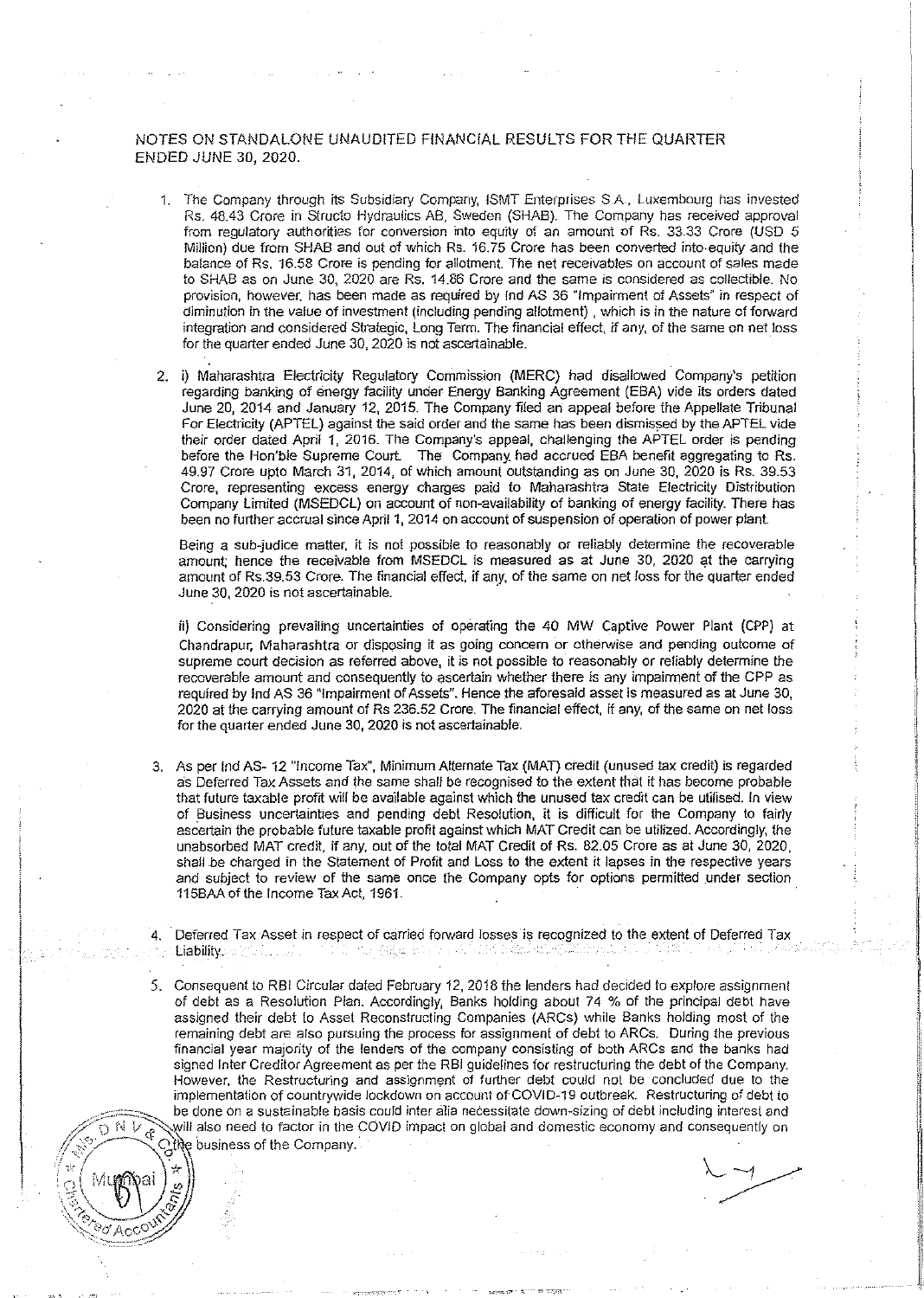Notwithstanding the pending restructuring of deb! and baiance confirmations from lenders, interest on the loans has been provided as per the terms of sanction letters of the respective banks on simple interest basis (excluding overdue / penal and compounding of interest). In view of restructuring exercise, occurrence of such interest though unascertained, however the same has been provided out of abundant precaution. The financial effect, if any of non provision of overdue 1 penal and compounding of interest, on net loss for the quarter ended June 30, 2020 is not ascertainable.

- 6. The Company's EBIDTA and EBIDTA margin has been consistently Increasing year on year from 2015-16 and the EBIDTA margin for the financial year 2019-20 was higher than that of previous financial year. The overall results for the current quarter has to be viewed against the back drop of imposition of lockdown due to Covid-19, which affected the plant operations in most part of the current quarter apart from slowdown of the economy in general and complete disruption in demand and supply due to Covid-19 in particular. However, the Company expects to benefit from Atmanirbhar policies of the Government including continuation of Anti Dumping Duty on import of seamless tubes from China. Majority of the lenders of the Company have agreed for restructuring the debt of the Company\_ The proposed restructuring on sustainable basis is expected to address the negative net worth of the Company thereby enlarging the business opportunities including participation in Government tenders. Accordingly the Company has continued to prepare its financial results on 'Going Concern Basis'.
- 7. Tridem Port and Power Company Private Limited (TPPCL), the wholly owned subsidiary of the Company, along with its subsidiaries had proposed to set up a thermal power project and captive port in Tamil Nadu. TPPCL had obtained the approvals tor the projects including acquisition of land but no construction activity had commenced. However, on account of subsequent adverse developments, the TPPCL had decided not to pursue these projects\_ There has been negligible interest from the potential buyers due to present power sector scenario. TPPCL has also unsuccessfully tried *to* sell the freehold land.

Considering premature status of the project, prevailing power sector scenario, ongoing litigations, the various alternative usage of land of the project and inability to successfully pursue the sale of the project or its freehold land, it is not possible to reasonably or reliably detennine the recoverable amount and consequently to ascertain whether there is any impairment of the amount invested in TPPCL as required by lnd AS 36 "Impairment of Assets" and hence the aforesaid asset is measured as at June 30 ,2020 at the carrying amount of Rs 116.69 Crore (including advances given to TPPCL of Rs. 114.11 Crores). The financial effect. if any, of the same on net loss for the quarter ended June 30, 2020 is not ascertainable\_

- 8. The Company had in the past obtained Central Government approval for payment of Managerial Remuneration from to time to time. Subsequently, the Ministry of Corporate Affairs done away witll the requirement of obtaining Central Government approval and the Managerial Remuneration is determined as per the approvals obtained from the shareholders. However, approval of the lenders is also required until the restructuring is implemented as mentioned in Note No. 5 above. Employee Benefits Expense includes remuneration to the Managing Director and Executive Director for the quarter ended June 30, 2020 of Rs.0.22 Crore (Rs.9.65 Crore cumulative up to June 30, 2020) is accordingly subject to approval of lenders.
- 9. The outbreak of corona virus (COVID-19) pandemic globally is causing significant disturbance and slowdown of economic activity. The Company's operations and revenue during the current quarter were severely impacted due to COVID-19. The Company continues to closely monitor the developments and possible effects that may result from· current pandemic, on its financial condition, liquidity and operations and is actively working to minimize the impact of this unprecedented situation. As the situation is continuously evolving and full assessment of the impact of the same on the Company and SHAB's operations, CPP and on Port and Power Project (TPPCL) will be only possible once the pandemic starts settling down and the eventual impact may be different from the estimates made as of the date of approval of these unaudited standalone financial results

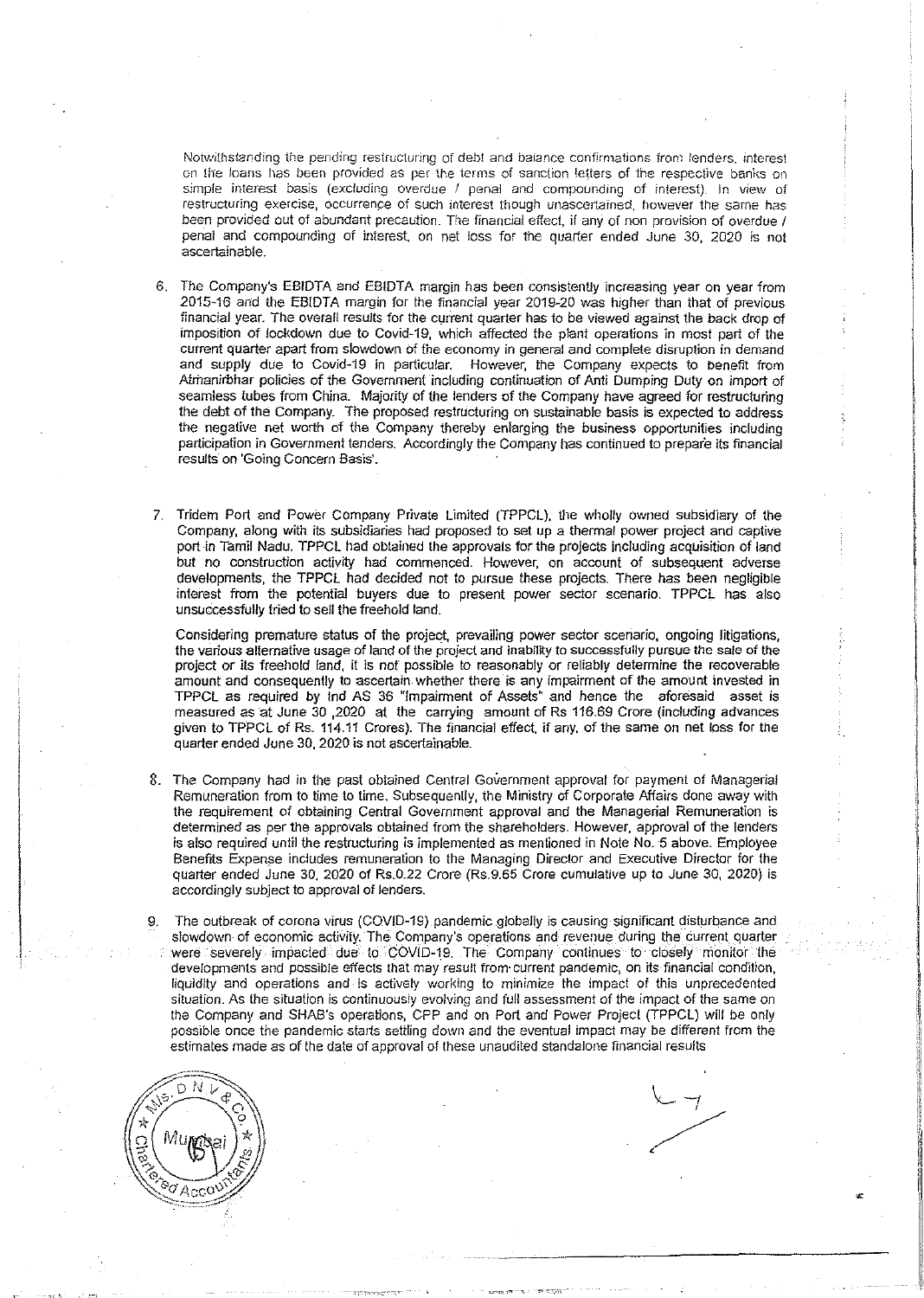- 10. The figures of the quarter ended March 31, 2020 are balancing figures between audited figures in respect of full financial year and published year to date figures up to quarter ended December 31,2019.
- 11. The comparative figures have been regrouped and reclassified to meet the current quarter's *I* years classification.
- 12. The above results have been reviewed by the Audit Committee and approved by the Board of Directors at their meetings held on September 07, 2020.

For ISMT Limited

 $\lambda$   $\rightarrow$ <br> $\lambda$   $\rightarrow$ <br> $\lambda$ <br> $\rightarrow$   $\lambda$   $\rightarrow$   $\lambda$   $\rightarrow$   $\lambda$   $\rightarrow$   $\lambda$   $\rightarrow$   $\lambda$   $\rightarrow$   $\lambda$   $\rightarrow$   $\lambda$   $\rightarrow$   $\lambda$   $\rightarrow$   $\lambda$   $\rightarrow$   $\lambda$   $\rightarrow$   $\lambda$   $\rightarrow$   $\lambda$   $\rightarrow$   $\lambda$   $\rightarrow$   $\lambda$   $\rightarrow$   $\lambda$   $\rightarrow$   $\lambda$   $\rightarrow$   $\lambda$   $\rightarrow$   $\lambda$   $\rightarrow$   $\lambda$   $\rightarrow$ 

Rajiy Soel Chief Financial Officer

Place: Pune Date: September 07, 2020

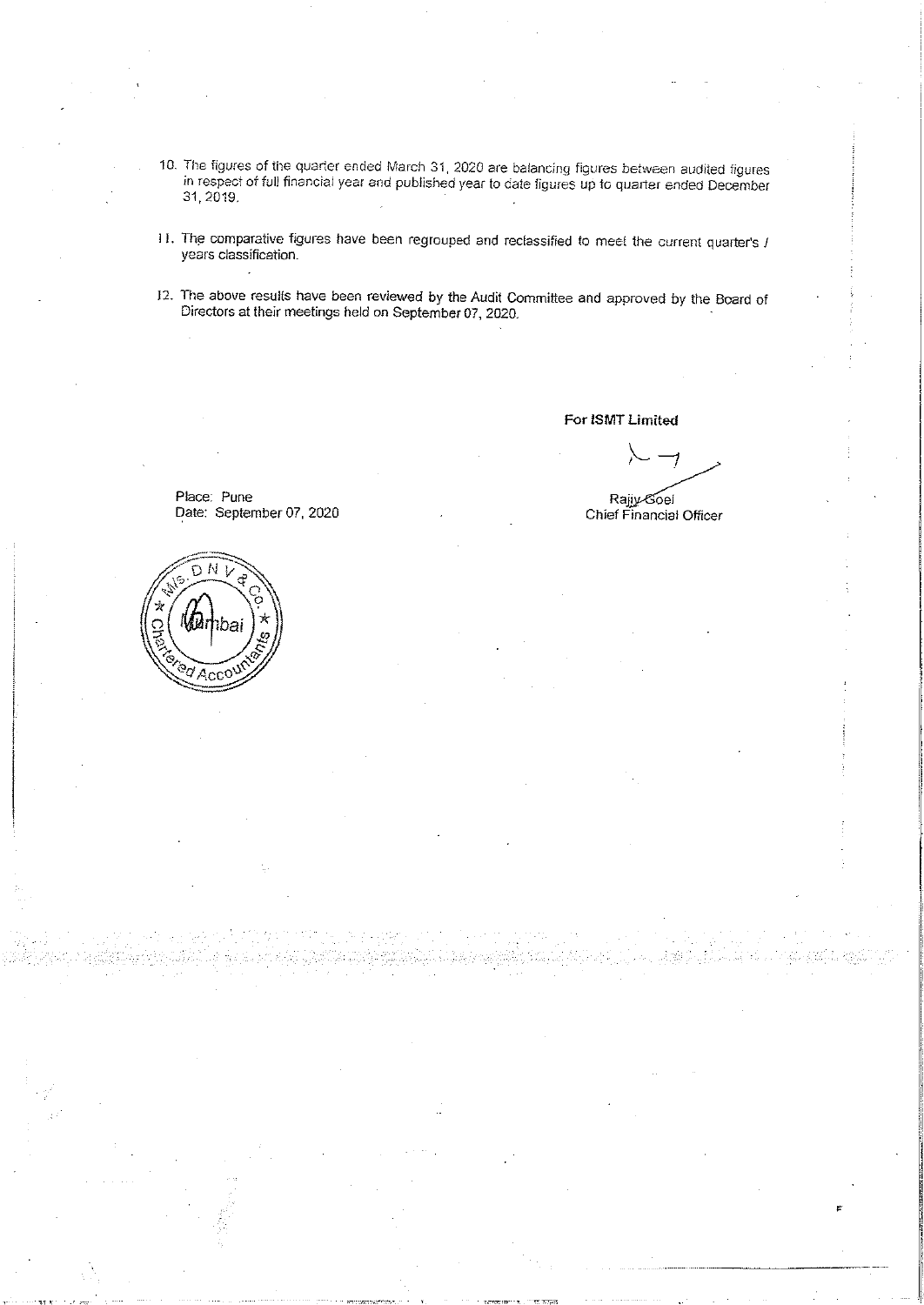I 1:

I' i!

<u>International Communication</u>

# D N V & Co. \_\_\_\_ Chartered Accountants

Independent Auditor's Review Report on standalone unaudited quarterly financial results of ISMT Limited Pursuant io the Regulation 33 of the SEBI (Listing Obligations and Disclosure Requirements) Regulations, 2015 as amended

To,

 $\sqrt[3]{\frac{1}{2}}$   $\sqrt[3]{\frac{1}{2}}$  $\frac{1}{2}$   $\frac{1}{2}$   $\frac{1}{2}$   $\frac{1}{2}$   $\frac{1}{2}$   $\frac{1}{2}$   $\frac{1}{2}$   $\frac{1}{2}$   $\frac{1}{2}$   $\frac{1}{2}$   $\frac{1}{2}$   $\frac{1}{2}$   $\frac{1}{2}$   $\frac{1}{2}$   $\frac{1}{2}$   $\frac{1}{2}$   $\frac{1}{2}$   $\frac{1}{2}$   $\frac{1}{2}$   $\frac{1}{2}$   $\frac{1}{2}$   $\frac{1}{2}$  ed Adco

The Board of Directors, ISMT Limited.\_

- 1. We have reviewed the accompanying Statement of Standalone Unaudited financial Results of ISMT Limited ("the Company"). for the quarter ended June 30, 2020 ("the Statement"). attached herewith, being submitted by the Company pursuant to the requirement of Regulation 33 of the SEBI (Listing Obligations and Disciosurc Requirements) Regulations, 2015, as amended ('Listing Regulations'), which has boen initialed by us for the purpose of identification.
- 2. The Statement, which is the responsibility of the Company's management and approved by the Board of Directors in their respective meeting held on September 7, 2020 has been **prepared in accordance with the recognition and measurement principles laid down in**  Indian Accounting Standard (lnd AS) 34 "Interim Financial Reporting" prescribed under Section 133 of the Companies Act, 2013 read with relevant rules issued thereunder and other accounting principles generally accepted in India. Our responsibility is to express a conclusion on the Statement based on our review.
- **3. we conducted our review of the Statement in accordance with the Standard on Heview**  Engagements (SRE) 2410 "Review of Interim Financial Information Performed by ttrc Independent Auditor of the Entity", issued by the Institute of Chartered Accountants of India. A review of interim financial information consists of making inquiries, primorily of persons responsible for financial and accounting matters, and applying analytical and other review procedures. A review is substantially less in scope than an audit conducted in accordance with Standards on Auditing and consequently does not enable us to obtain assurance that we would become aware of all significant matters that might be identified **in an audit. Accordingly, we do not express an audit opinion.**
- 4. Material Uncertainty Related to Going Concern:

The Company has accumulated losses and its net worth has been fully eroded, the company has incurred net cash loss during the period ended June 30, 2020 and previous years and the company's current liabilities exceeded its current assets as at June 30, 2020. These conditions indicate the existence of a material uncertainty about the Company's<br>N V a shill use of the continue as a going concern. However, the financial results of the company have ability to continue as a going concern. However, the financial results of the company have been prepared on a going concern basis for the reasons stated in the Note No. 6 of the **Mumbai**  $\binom{1}{n}$  statement.

> $\binom{4}{7}$  +91 22 6149 1000  $\bigoplus$  www.dnvca.com 14/2, Mahalaxmi Ind. Estate, D. Shivner Road, Lower Pare!, Mumbai- 400 013, India. **Branch : Pune**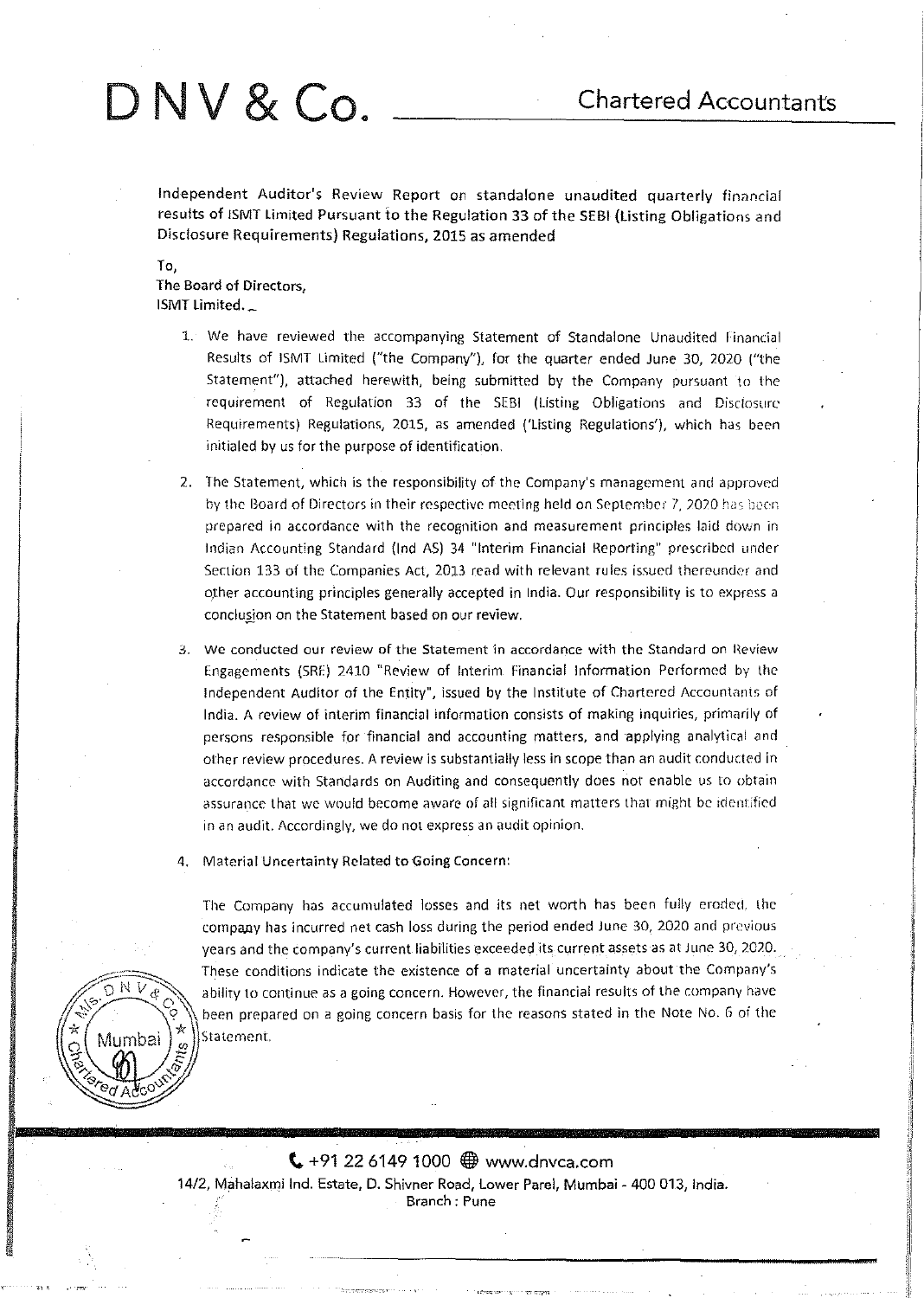- 5. Basis for Qualified Conclusion:
	- a) The Company has outstanding Minimum Alternate Tax (MAT) entitlement, classified as Deferred Tax Asset as per "thd AS 12- Income Taxes", of Rs. 82.05 Crores as on June 30, 2020. Taking into consideration the loss during the period ended June 30, 2020 and carried forward losses under the Income Tax, in our opinion, it is not probable that the MAT entitlement can be adjusted within the specified period against the future taxable profits under the provisions of Income Tax Act 1961. In view of the same, in our opinion, the MAT entitlement cannot be continued to be recognised as an asset in terms of Ind AS-12. Non-writing off of the same has resulted in understatement of loss for the quarter ended June 30, 2020 and overstatement of other equity by Rs. 82.05 Crores.
	- b) The Company, through its subsidiary, has invested Rs. 48.43 Crores in Structo Hydraulics AB Sweden (SHAB). Net receivables to the company from SHAB against the supplies made is Rs. 14.86 Crores. The Company has received approval from regulatory authorities for conversion into equity of an amount of Rs. 33.33 Crore (USD 5 Million) due from SHAB and out of which Rs. 16.75 Crore has been converted into equity and the balance of Rs. 16.58 Crore is pending for allotment. SHAB has been incurring losses and its net worth is also eroded due to continuing losses. No provision for diminution in value of investment (including pending allotment) and net receivable against supplies is made by the company as explained in Note No.1 of the Statement. We are unable to comment on the same and ascertain its impact, if any, on net loss for the quarter ended June 30, 2020 and other equity as on that date in respect of the above matters.
- c) The Company had recognized claim in earlier years, of which outstanding balance as on June 30, 2020 is Rs. 39.53 Crores, against Maharashtra State Electricity Distribution Company Ltd. (MSEDCL) for non-implementation of Energy Banking Agreement. The Company had appealed to Appellate Tribunal (APTEL) against the order passed by Maharashtra Electricity Regulatory Commission (MERC) and the same has been dismissed by the APTEL. The Company has preferred appeal before the Hon'ble Supreme Court against the order of APTEL. The realization of this claim is contingent and dependent upon the outcome of the decision of the Supreme Court. In our opinion the recognition of above claim, being contingent asset in nature, is not in conformity with "Ind AS-37, Provisions, Contingent liabilities and Contingent assets". Recognition of the above claim has resulted in overstatement of other equity by Rs. 39.53 Crores as at June 30, 2020. Refer Note No. 2(i) of the Statement.
- The Company is unable to determine the recoverable value of 40 MW Captive Power d). Project (CPP) at Chandrapur, Maharashtra for the reasons stated in Note no 2(ii) of the Statement; hence, the CPP is measured on June 30, 2020 at the carrying amount of Rs. 236.52 Crores and impairment loss, if any, is not recognised as required by Ind AS 36 "Impairment of the Assets". In view of the aforesaid, we are unable to determine the impact of the same, if any, on the net loss for the quarter ended June 30, 2020 and other equity as on that date.
- e) The Company is unable to determine the recoverable value of investment (including advances) in Tridem Port and Power Company Private Limited (TPPCL), wholly owned subsidiary company, of Rs 116.69 Crores on Balance Sheet date for the reasons stated in Note No.7 of the Statement. Hence impairment loss, if any, is not recognised as required by Ind AS 36 "Impairment of the Assets". In view of the aforesaid, we are unable to determine the impact of the same, if any, on the net loss for the quarter ended June 30,  $\Im Q$ 20 and other equity as on that date.

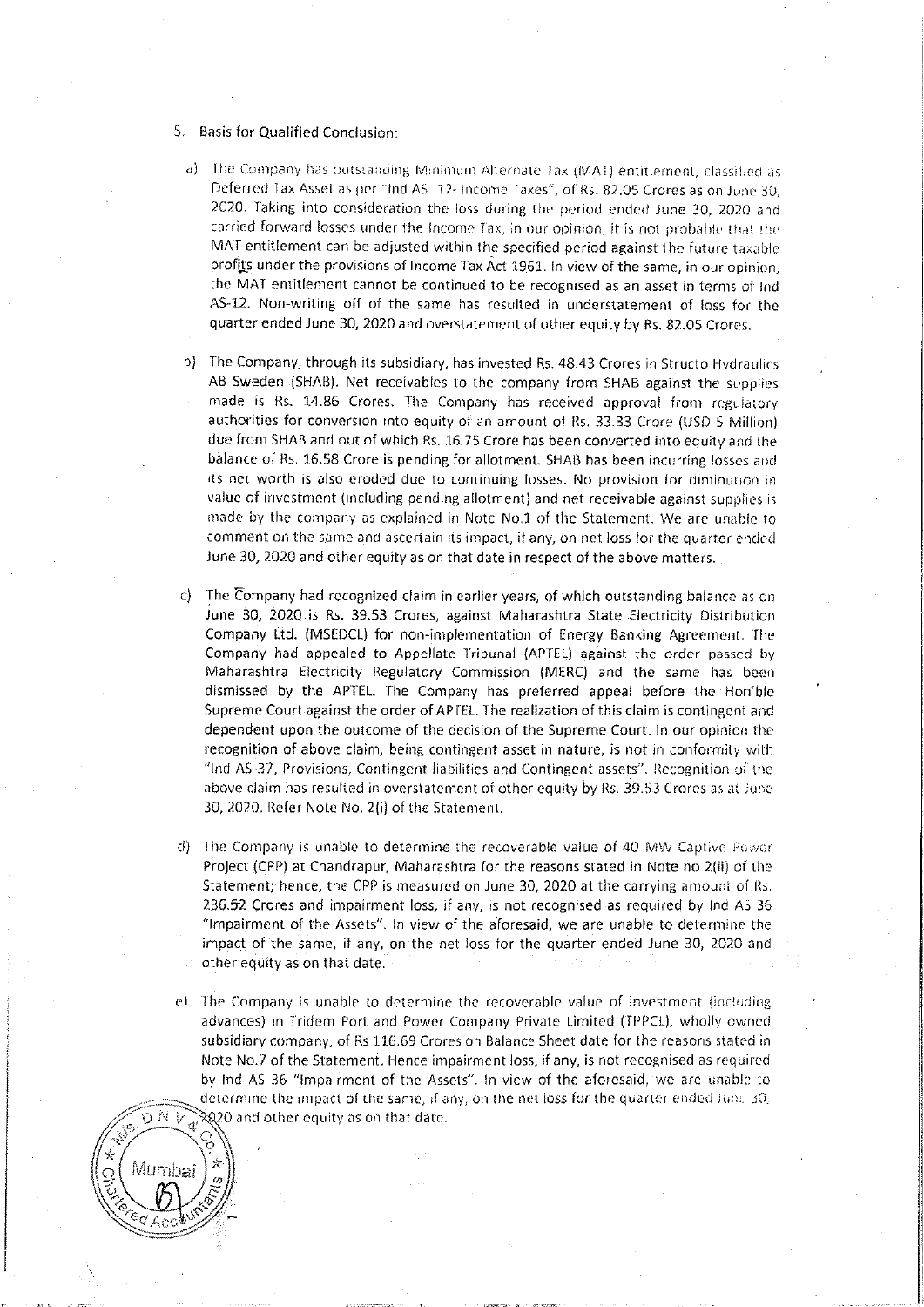- !) Pending approval/ sanction of debt restructuring scheme by lenders and balance confirmation from lenders, the Company has not provided for the overdue /penal interest, if any, for the reasons stated in Note No 5 of the Statement. The quanturn and its impact, if any, on the net loss for the quarter ended June 30, 2020 and other equity on that date is unascertainable.
- G. HdS(~d on our review conducted and procedure performed as stated in paragrapi1 3 dhovc with the exception of the matter described in the Basis for Qualified Conclusion in Paragraph 5 above, nothing has come to our attention that causes us to believe that the accompanying statement prepared in accordance with recognition and management principles laid down in aforesaid Indian Accounting Standard ("lndAS")and other recognized accounting principles generally accepted in India, has not disclosed the information required to be disclosed in terms of Regulation 33 of the Listing Regulations, as amended from time to time, including the manner in which it is to be disclosed, or that it contains any material misstatement.
- 7. Emphasis of Matters:

We draw attention to following matters in the Notes to the Statement:

- a) Note No 8 of the statement, regarding remuneration to Managing Director and Executive Director amounting to Rs 0.22 Crores for the quarter ended June 30, 2020 and cumulative up to June 30, 2020 amounting to Rs.9.65 Crorcs is subject to approval of Lenders.
- b) Note No 9 of the statement which describes uncertainties and impact of COVID 19 Pandemic on the operation of the Company.

Our conclusion is not modified in respect of above matters.

For D N V & Co **Chartered Accountants** Firm Registration No.: 102079W

ΰNν

Acc

I

*!* 

**International** 

I

CA Bharat Jain Partner Membership No.: 100583 UDIN:20100583AAAAEB7215

Place: Mumbai Date: September 07, 2020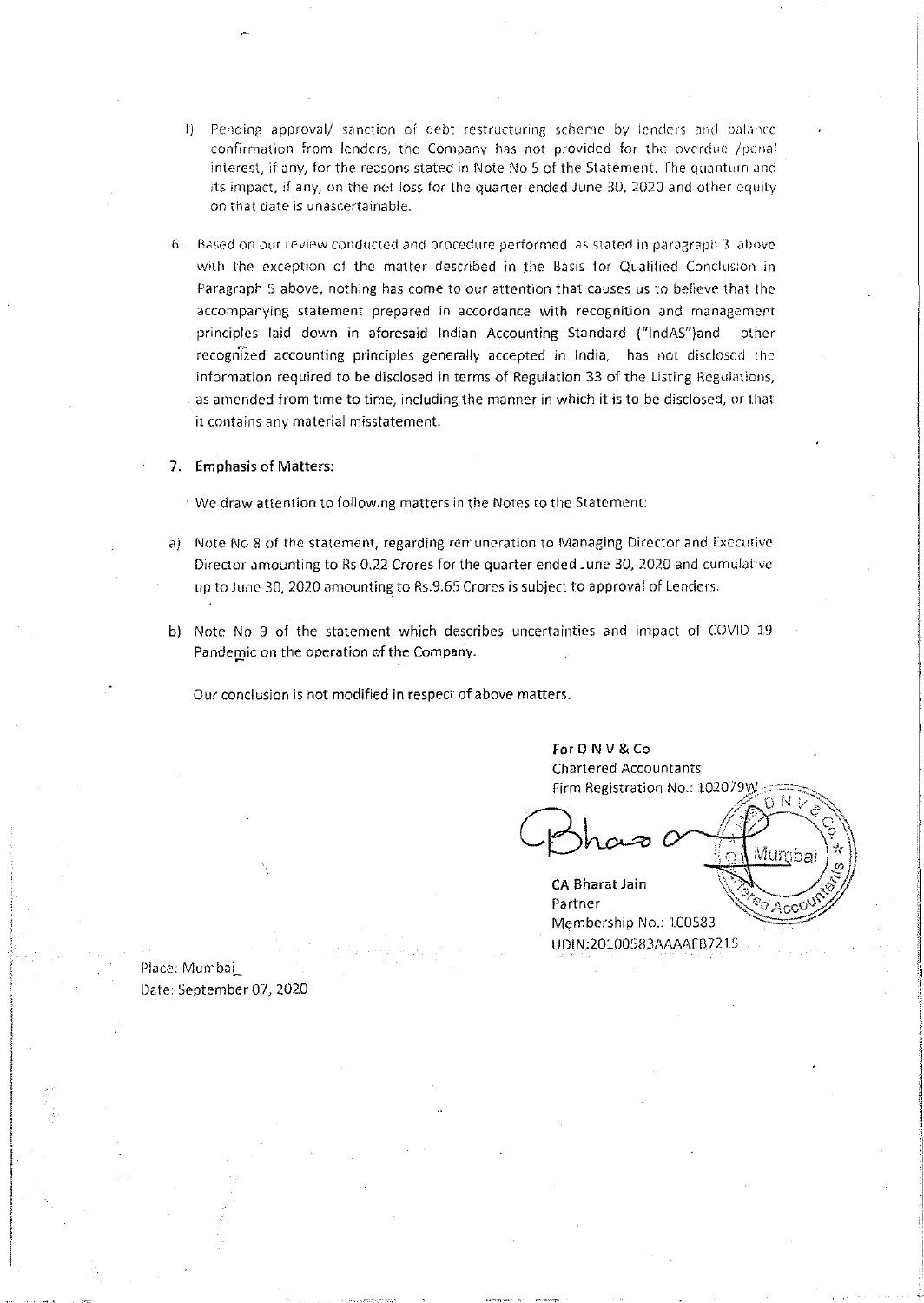··;s:vrr Limited

\_RegeL Office: Lunl<ad Towers, *Vi* man Nagar <sup>1</sup>Pune 411 014-, Maharashtra. Phone : 020-41434100, Fax : 020-26630779, E-Mail : secretarial@ismt.co.in, Web : www.ismt.com, CIN: L27109PN1999PLC016417

# STATEMENT OF CONSOLIDATED UNAUDITED FINANCIAL RESULTS FOR THE QUARTER ENDED JUNE 30, 2020

 $\zeta$  .

11

| Year ended<br>Quarter ended<br>March 31.<br>June 30, 2019<br>2020<br>Unaudited<br>Audited<br>559.31<br>1,775.73<br>85.20<br>317.40<br>28.01<br>78.07<br>30.27<br>79.66<br>415.83<br>1,300.40<br>7.12<br>24.96<br>422.95<br>1,325.36<br>1.70<br>11.62<br>424.65<br>1,336.98<br>251.35<br>715.47<br>(18.72) |                                                                                                                                                                                             |
|-----------------------------------------------------------------------------------------------------------------------------------------------------------------------------------------------------------------------------------------------------------------------------------------------------------|---------------------------------------------------------------------------------------------------------------------------------------------------------------------------------------------|
|                                                                                                                                                                                                                                                                                                           |                                                                                                                                                                                             |
|                                                                                                                                                                                                                                                                                                           |                                                                                                                                                                                             |
|                                                                                                                                                                                                                                                                                                           |                                                                                                                                                                                             |
|                                                                                                                                                                                                                                                                                                           |                                                                                                                                                                                             |
|                                                                                                                                                                                                                                                                                                           |                                                                                                                                                                                             |
|                                                                                                                                                                                                                                                                                                           |                                                                                                                                                                                             |
|                                                                                                                                                                                                                                                                                                           |                                                                                                                                                                                             |
|                                                                                                                                                                                                                                                                                                           |                                                                                                                                                                                             |
|                                                                                                                                                                                                                                                                                                           |                                                                                                                                                                                             |
|                                                                                                                                                                                                                                                                                                           |                                                                                                                                                                                             |
|                                                                                                                                                                                                                                                                                                           |                                                                                                                                                                                             |
|                                                                                                                                                                                                                                                                                                           |                                                                                                                                                                                             |
|                                                                                                                                                                                                                                                                                                           |                                                                                                                                                                                             |
|                                                                                                                                                                                                                                                                                                           |                                                                                                                                                                                             |
|                                                                                                                                                                                                                                                                                                           |                                                                                                                                                                                             |
|                                                                                                                                                                                                                                                                                                           |                                                                                                                                                                                             |
|                                                                                                                                                                                                                                                                                                           |                                                                                                                                                                                             |
| 37.49<br>146.86                                                                                                                                                                                                                                                                                           |                                                                                                                                                                                             |
| 65.40<br>274,89                                                                                                                                                                                                                                                                                           |                                                                                                                                                                                             |
| 16.06<br>65.56                                                                                                                                                                                                                                                                                            |                                                                                                                                                                                             |
| 120.42                                                                                                                                                                                                                                                                                                    |                                                                                                                                                                                             |
| 472.00<br>1,588.17                                                                                                                                                                                                                                                                                        |                                                                                                                                                                                             |
| (47.35)                                                                                                                                                                                                                                                                                                   |                                                                                                                                                                                             |
| 4,48                                                                                                                                                                                                                                                                                                      |                                                                                                                                                                                             |
| (51.83)                                                                                                                                                                                                                                                                                                   |                                                                                                                                                                                             |
|                                                                                                                                                                                                                                                                                                           |                                                                                                                                                                                             |
|                                                                                                                                                                                                                                                                                                           |                                                                                                                                                                                             |
|                                                                                                                                                                                                                                                                                                           |                                                                                                                                                                                             |
|                                                                                                                                                                                                                                                                                                           |                                                                                                                                                                                             |
|                                                                                                                                                                                                                                                                                                           |                                                                                                                                                                                             |
|                                                                                                                                                                                                                                                                                                           |                                                                                                                                                                                             |
| (0.35)                                                                                                                                                                                                                                                                                                    |                                                                                                                                                                                             |
|                                                                                                                                                                                                                                                                                                           |                                                                                                                                                                                             |
| 5.61                                                                                                                                                                                                                                                                                                      |                                                                                                                                                                                             |
| 5.26<br>(4.29)                                                                                                                                                                                                                                                                                            |                                                                                                                                                                                             |
| (46.57)<br>(244.66)                                                                                                                                                                                                                                                                                       |                                                                                                                                                                                             |
|                                                                                                                                                                                                                                                                                                           |                                                                                                                                                                                             |
|                                                                                                                                                                                                                                                                                                           |                                                                                                                                                                                             |
|                                                                                                                                                                                                                                                                                                           |                                                                                                                                                                                             |
|                                                                                                                                                                                                                                                                                                           |                                                                                                                                                                                             |
| 0.01                                                                                                                                                                                                                                                                                                      |                                                                                                                                                                                             |
|                                                                                                                                                                                                                                                                                                           |                                                                                                                                                                                             |
| (244.71)<br>(46.57)                                                                                                                                                                                                                                                                                       |                                                                                                                                                                                             |
| 0.05<br>ä,                                                                                                                                                                                                                                                                                                |                                                                                                                                                                                             |
| 73.25<br>73.25                                                                                                                                                                                                                                                                                            |                                                                                                                                                                                             |
|                                                                                                                                                                                                                                                                                                           |                                                                                                                                                                                             |
| (3.54)<br>(16.41)                                                                                                                                                                                                                                                                                         |                                                                                                                                                                                             |
|                                                                                                                                                                                                                                                                                                           | (42.89)<br>428.28<br>(251.19)<br>(8.87)<br>(242.32)<br>(1.95)<br>(51.83)<br>(240.37)<br>(2.69)<br>(1,60)<br>(51.82)<br>(240.43)<br>(0.01)<br>0.06<br>5.25<br>(4.28)<br>(0.01)<br>(1,385.65) |

a na Santa Calif.<br>Daoine an Calif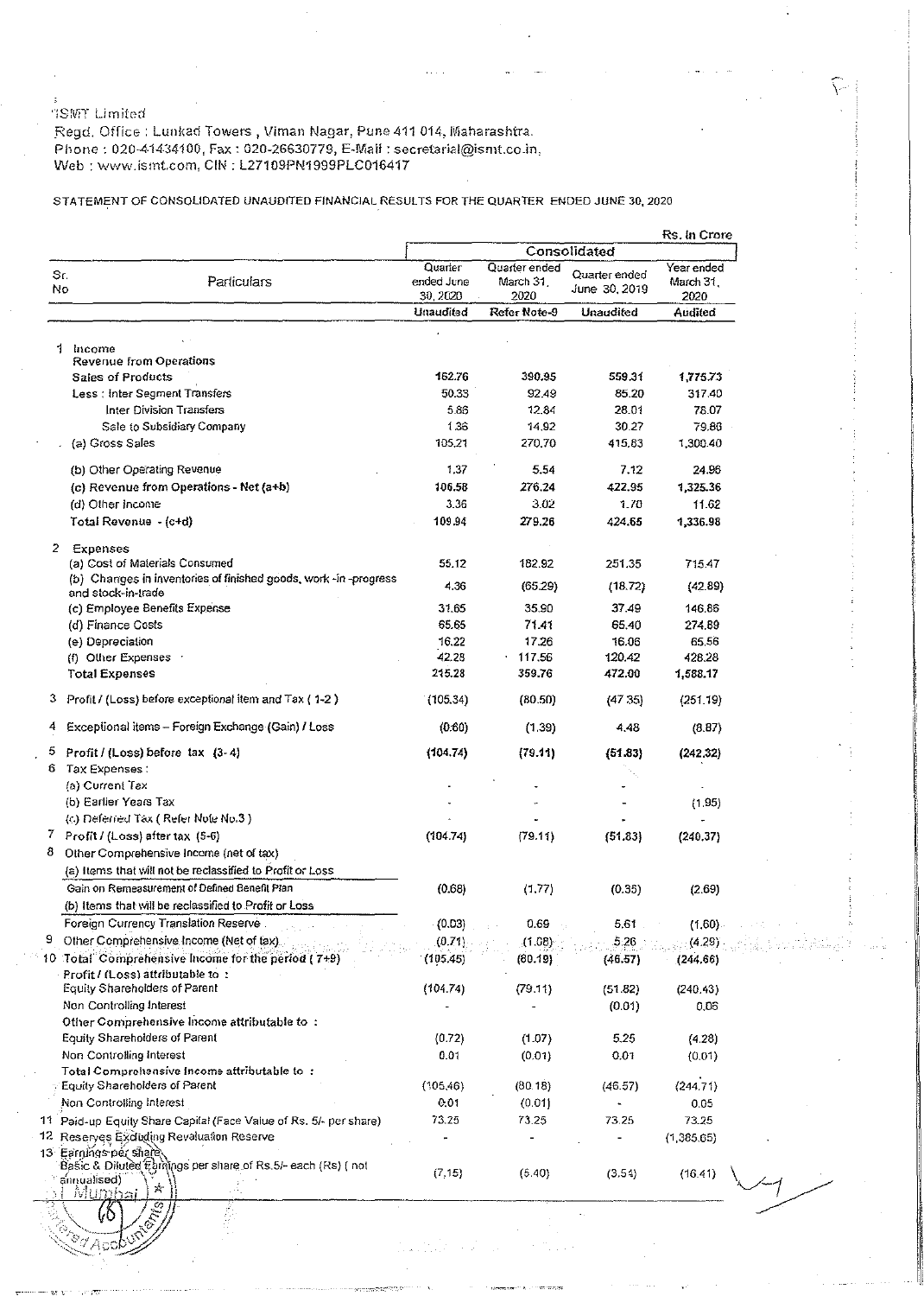**ISMT Limited** 

SEGMENT WISE CONSOLIDATED UNAUDITED FINANCIAL RESULTS FOR THE QUARTER JUNE 30, 2020.

|          |                                                                                                                                                 |                                   |                                    |                                | Rs. in Crore                    |
|----------|-------------------------------------------------------------------------------------------------------------------------------------------------|-----------------------------------|------------------------------------|--------------------------------|---------------------------------|
|          |                                                                                                                                                 |                                   |                                    | Consolidated                   |                                 |
| Sr<br>No | Particulars                                                                                                                                     | Quarter<br>ended June<br>30, 2020 | Quarter<br>ended March<br>31, 2020 | Quarter ended<br>June 30, 2019 | Year ended<br>March 31,<br>2020 |
|          |                                                                                                                                                 | Unaudited                         | Refer Note-9                       | <b>Unaudited</b>               | Audited                         |
| 1        | <b>Segment Revenue</b>                                                                                                                          |                                   |                                    |                                |                                 |
|          | a) Gross Sales - Tube                                                                                                                           | 93.15                             | 213.79                             | 393.10                         | 1,160.19                        |
|          | Less: Inter Division                                                                                                                            | 5.86                              | 12.84                              | 28.01                          | 78.07                           |
|          | : Sale to Subsidiary Companies                                                                                                                  | 1.36                              | 14.92                              | 30.27                          | 79.86                           |
|          | Sub total                                                                                                                                       | 85.93                             | 186.03                             | 334.82                         | 1,002.26                        |
|          |                                                                                                                                                 |                                   |                                    |                                |                                 |
|          | b) Gross Sales - Steel                                                                                                                          | 69.61                             | 177.16                             | 166.21                         | 615.54                          |
|          | Less : Inter Segment                                                                                                                            | 50.33                             | 92.49                              | 85.20                          | 317.40                          |
|          | Sub total                                                                                                                                       | 19.28                             | 84.67                              | 81.01                          | 298.14                          |
| 2        | <b>Total Segment Revenue</b>                                                                                                                    | 105.21                            | 270.70                             | 415.83                         | 1,300.40                        |
|          | <b>Segment Results</b><br>Profit / (Loss) after Depreciation and Before Finance Costs<br>& Exceptional items, Unallocable income (net) and Tax. |                                   |                                    |                                |                                 |
|          | a) Tube                                                                                                                                         | (21.38)                           | (6.48)                             | 19.32                          | 30.13                           |
|          | b) Steel *                                                                                                                                      | (15.86)                           | (2.57)                             | (0.42)                         | (6.90)                          |
|          | Total                                                                                                                                           | (37.24)                           | (9.05)                             | 18 90                          | 23.23                           |
|          | Less : Finance Costs                                                                                                                            | 65.65                             | 71.41                              | 65.40                          | 274.89                          |
|          | : Exceptional items - Foreign Exchange (Gain) / Loss                                                                                            | (0.60)                            | (1.39)                             | 4.48                           | (8.87)                          |
|          | Add: Unallocable Income<br>(Net of Unallocable Expenses)                                                                                        | (2.46)                            | (0.04)                             | (0.85)                         | 0.47                            |
|          | Total Profit / (Loss) Before Tax                                                                                                                | (104.75)                          | (79.11)                            | (51.83)                        | (242.32)                        |
|          | Less: Tax Expenses                                                                                                                              |                                   |                                    |                                |                                 |
|          | <b>Current Tax</b>                                                                                                                              |                                   |                                    |                                |                                 |
|          | Earlier years Tax                                                                                                                               |                                   |                                    |                                | (1.95)                          |
| 3        | Deferred Tax (Refer Note No.3)<br>Total Profit / (Loss) After Tax                                                                               | (104.75)                          | (79.11)                            | (51.83)                        | (240.37)                        |
|          |                                                                                                                                                 |                                   |                                    |                                |                                 |
|          | <b>Capital Employed</b><br>Segment Assets                                                                                                       |                                   |                                    |                                |                                 |
|          |                                                                                                                                                 |                                   |                                    |                                |                                 |
|          | a) Tube                                                                                                                                         | 1,356.12                          | 1,395.56                           | 1,502.92                       | 1,395.56                        |
|          | b) Steel                                                                                                                                        | 408.36                            | 428.77                             | 392.74                         | 428.77                          |
|          | c) Unallocable                                                                                                                                  | 496.77                            | 423.36                             | 571.66                         | 423.36                          |
|          | <b>Total Assets</b>                                                                                                                             | 2,261.25                          | 2,247.69                           | 2,467.32                       | 2,247.69                        |
|          | <b>Segment Liabilities</b>                                                                                                                      |                                   |                                    |                                |                                 |
|          | a) Tube                                                                                                                                         | 147.58                            | 124.49                             | 150.49                         | 124.49                          |
|          | b) Steel                                                                                                                                        | 97.98                             | 64.83                              | 68.40                          | 64.83                           |
|          | c) Unallocable                                                                                                                                  | 3,235.52                          | 3,172.75                           | 3,164.72                       | 3,172.75                        |
|          | Total Liabilities                                                                                                                               | 3,481.08                          | 3,362.07                           | 3.383.61                       | 3,362.07                        |
|          | ひが                                                                                                                                              |                                   |                                    |                                |                                 |
|          | Includes profit on steel captively consumed by Tube Segment                                                                                     |                                   |                                    |                                |                                 |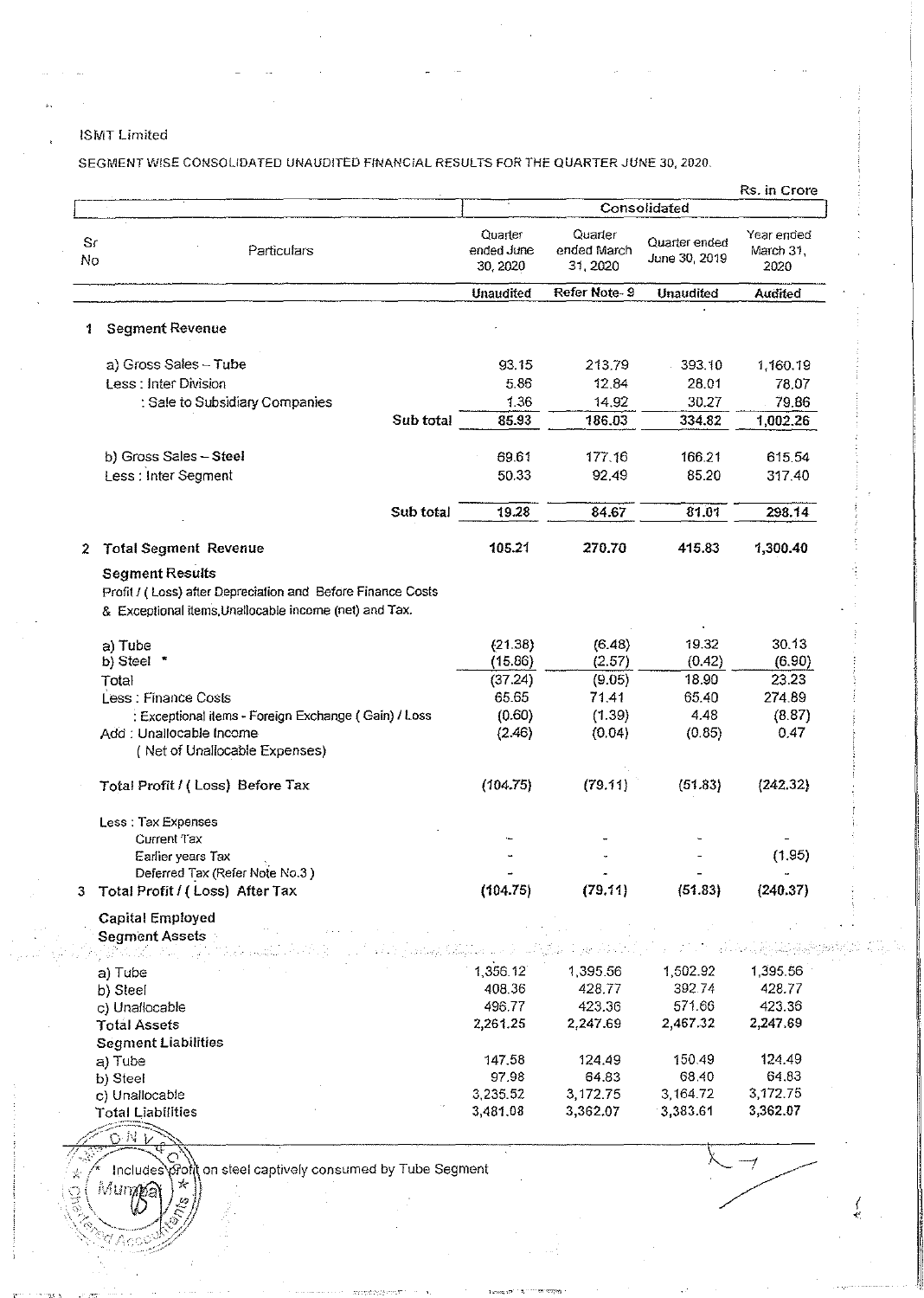## NOTES ON CONSOLIDATED UNAUDITED FINANCIAL RESULTS FOR THE QUARTER ENDED JUNE 30, 2020.

1. i) Maharashtra Electricity Regulatory Commission (MERC) had disallowed Parent Company's petition regarding banking of energy facility under Energy Banking Agreement (EBA) vide its orders dated June 20, 2014 and January 12, 2015. The Parent Company filed an appeal before the Appellate Tribunal For Electricity (APTEL) against the said order and the same has been dismissed by the APTEL vide their order dated April 1, 2016. The Parent Company's appeal, challenging the APTEL order is pending before the Hon'ble Suprerne Court. The Parent Company had accrued EBA benefit aggregating to Rs. 49.97 Crore up to March 31, 2014, of which amount outstanding as on June 30, 2020 is Rs. 39.53 Crore, representing excess energy charges paid to Maharashtra State Electricity Distribution Company Limited (MSEDCL) on account of non-availability of banking of energy facility. There has been no further accrual since April 1, 2014 on account of suspension of operation of power plant

Being a sub-judice matter, it is not possible to reasonably or reliably determine the recoverable amount, hence the receivable from MSEDCL is measured as at June 30, 2020 at the carrying amount of Rs.39.53 Crore. The financial effect, if any, of the same on consolidated net loss for the quarter ended June 30, 2020 is not ascertainable.

ii) Considering prevailing uncertainties of operating the 40 MW Captive Power Plant (CPP) at Chandrapur, Maharashtra or disposing it as going concern or otherwise and pending outcome of supreme court decision as referred above, it is not possible to reasonably or reliably determine the recoverable amount and consequently to ascertain whether there is any impairment of the CPP as required by lnd AS 36 "Impairment of Assets". Hence the aforesaid asset is measured as at June 30, 2020 at the carrying amount of Rs 236.52 Crore. The financial effect if any, of the same on consolidated net loss for the quarter ended June 30, 2020 is not ascertainable.

- 2. As per lnd AS- 12 "Income Tax", Minimum Alternate Tax (MAT) credit (unused tax credit) is regarded as Deferred Tax Assets and the same shall be recognised to the extent that it has become probable that future taxable profit will be available against which the unused tax credit can be utilised. In view **of Business uncertainties and pending debt Resolution, it is difficult for the Parent Company to fairly**  ascertain the probable future taxable profit against which MAT Credit can be utilized. Accordingly, the unabsorbed MAT credit, if any, out of the total MAT Credit of Rs. 82.05 Crore as at June 30, 2020, shall be charged in the Statement of Profit and Loss to the extent it lapses in the respective years and subject to review of the same once the Parent Company opts for options permitted under section 115BAA of the Income Tax Act, 1961.
- 3. Deferred Tax Asset in respect of carried f01ward losses is recognized to the extent of Deferred Tax Liability.
- 4. Consequent to RBI Circular dated 12th February, 2018; the lenders of Parent Company had decided to explore assignment of debt as a Resolution Plan. Accordingly, Banks holding about 74 % of the principal debt have assigned their debt to Asset Reconstructing Companies (ARCs) while Banks holding most of the remaining debt are also pursuing the process for assignment of debt to ARCs. During the previous financial year majority of the lenders of the Parent Company consisting of both ARCs and the banks had signed Inter Creditor Agreement as per the RBI guidelines for restructuring the debt of the Parent Company. However, the Restructuring and assignment of further debt could. not be concluded due to the implementation of countrywide lockdown on account of COVID-19 outbreak .. Restructuring of debt to be done on a sustainable basis could inter alia necessitate downsizing of debt including interest and will also need to factor in the COVID impact on global and domestic economy and consequently on the business of the Parent Company.

Notwithstanding the pending restructuring ·of debt and balance confirmations from lenders, interest on the loans has been provided as per the terms of sanction letters of the respective banks on simple interest basis (excluding overdue I penal and compounding of interest). In view of restructuring exercise, occurrence of such interest though unascertained, however the same has been provided out of abundant precaution. The financial effect, if any of non provision of overdue / penal and compounding of interest, on consolidated net loss for the quarter ended June 30, 2020 is not ascertainable.

 $\hat{T}$ he Group & EBIDTA and EBIDTA margin has been consistently increasing year on year from 2015-16 and the BIDTA margin for the financial year 2019-20 was higher than that of previous financial **Murphali**  $\begin{pmatrix} 0 & 0 \\ 0 & 0 \\ 0 & 0 \\ 0 & 0 \end{pmatrix}$ 

 $\sim$ 

 $\langle 6 \rangle$   $\langle \ddot{s} \rangle$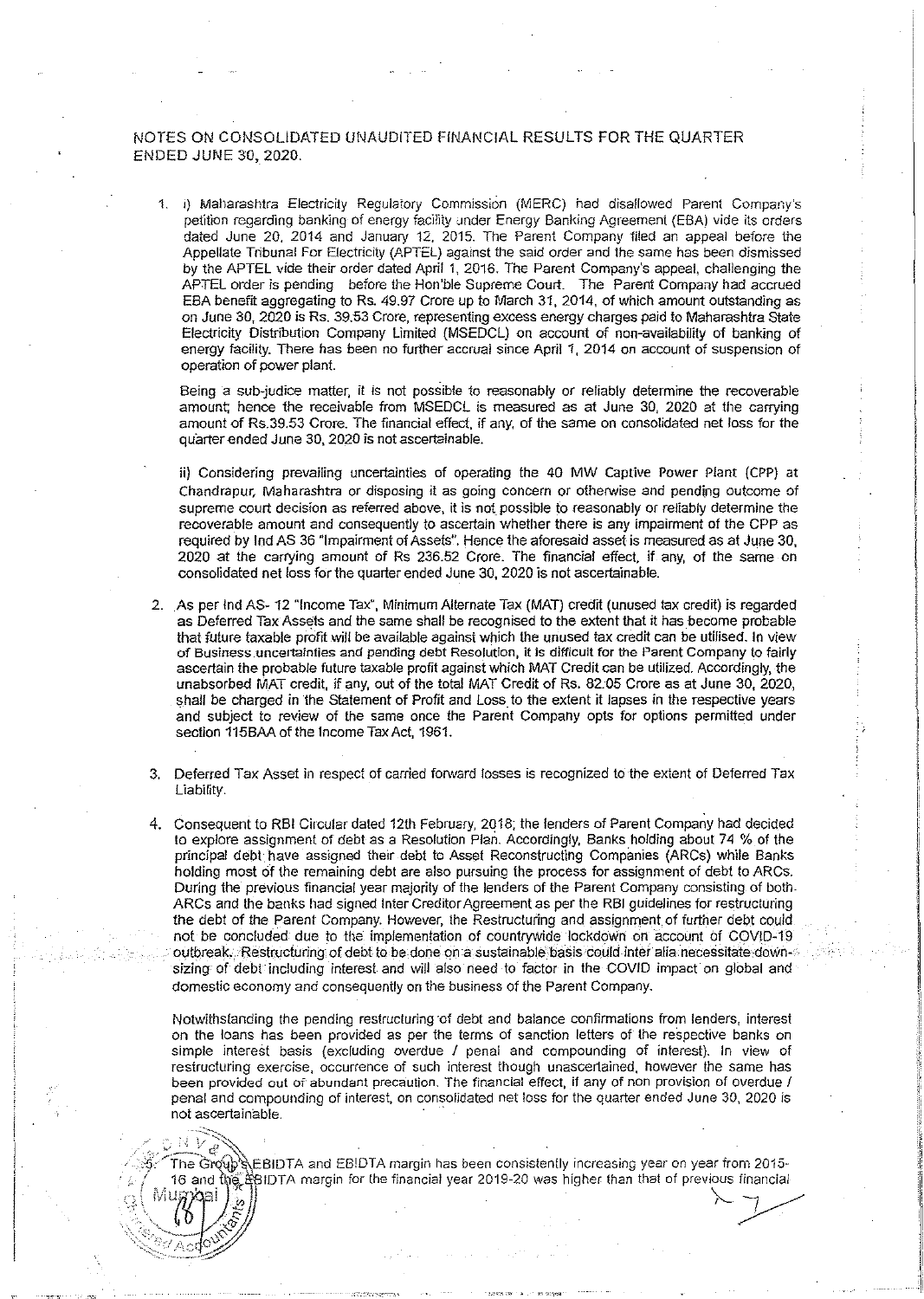year. The overall results for the current quaner has to be viewed against the back drop of imposition of lockdovm due to Covld-19 which affected the plant operations in most pari of the current quarter apart from slowdown of the economy in general and complete disruption in demand and supply due to Covid-19 in particuiac Hovvever the Grouo expects to benefit from Atmanirbhar policies of the Government including continuation of Anti Dumping Duty on import of seamless tubes from China. Majority of the lenders of the Parent Company have agreed for restructuring the debt of the Parent Company\_ The proposed restructuring on sustainable basis is expected to address the negative net worth of the Group thereby enlarging . the business opportunities including participation in Government tenders. Accordingly the Group has continued to prepare its consolidated financial results on 'Going Concern Basis'.

6. Tridem Port and Power Company Private Limited (TPPCL), the wholly owned subsidiary of the Parent Company, along with its subsidiaries had proposed to set up a thermal power project and captive port in Tamil Nadu. TPPCL had obtained the approvals for the projects including acquisition of land but no construction activity had commenced. However, on account of subsequent adverse developments, the TPPCL had decided not to pursue these projects. There has been negligible interest from the potential buyers due to present power sector scenario. TPPCL has also unsuccessfully tried to sell the freehold land.

Considering premature status of the project, prevailing power sector scenario, ongoing litigations, the various alternative usage of land of the project and inability to successfully pursue the sale of the project or its freehold land, it is not possible to reasonably or reliably determine the recoverable amount and consequently to ascertain whether there is any impairment of the amount invested in project as required by lnd AS 36 'Impairment of Assets" and hence the aforesaid asset is measured as at June 30 ,2020 at the carrying amount of Rs 104.56 Crore. The financial effect, if any, of the same on consolidated net loss for the quarter ended June 30, *2020* is not ascertainable.

- 7. The Parent Company had in the past obtained Central Government approval for payment of Managerial Remuneration from to time to time. Subsequently, the Ministry of Corporate Affairs done away with the requirement of obtaining Central Government approval and the Managerial Remuneration is determined as per the approvals obtained from the shareholders. However, approval of the lenders is also required until the restructuring is implemented as mentioned in Note No.4 above. Employee Benefits Expense includes remuneration to the Managing Director and Executive Director for the quarter ended June 30, 2020 of Rs.0.22 Crore (Rs.9.65 Crore cumulative up to June 30, 2020) is accordingly subject to approval of lenders.
- The outbreak of corona virus (COVID-19) pandemic globally is causing significant disturbance and ,slowdown of economic activity. The Group's operations and revenue during the current quarter were impacted due to COVID-19. The Group continues to closely monitor the developments and possible effects that may result from current pandemic, on its financial condition, liquidity and operations and is actively working to minimize the impact of this unprecedented situation. As the situation is continuously evolving and full assessment of the impact of the same on the Group's operations, CPP of the Parent Company and on Port and Power Project (TPPCL) will be only possible once the pandemic starts setlling down and the eventual impact may be different from the estimates made as of the date of approval of these unaudited consolidated financial results.
- 9. The figures of the quarter ended March 31, 2020 are balancing figures between audited figures in respect of full financial year and published year to date figures up to quarter ended December 31, 2019.
- 10. The Consolidated financial results of the Company and its subsidiaries (the Group) have been prepared as per Ind AS 110 on "Consolidated Financial Statements".
- II. The comparative figures have been regrouped and reclassified to meet the current quarter's vears classification.
- 12. The above results have been reviewed by the Audit Committee and approved by the Board of Directors at their meetings held on September 07, 2020.

For ISMT Limited  $-$ 

Rajiv Goel Chief Financial Officer

Place: Rune Date: September 07, 2020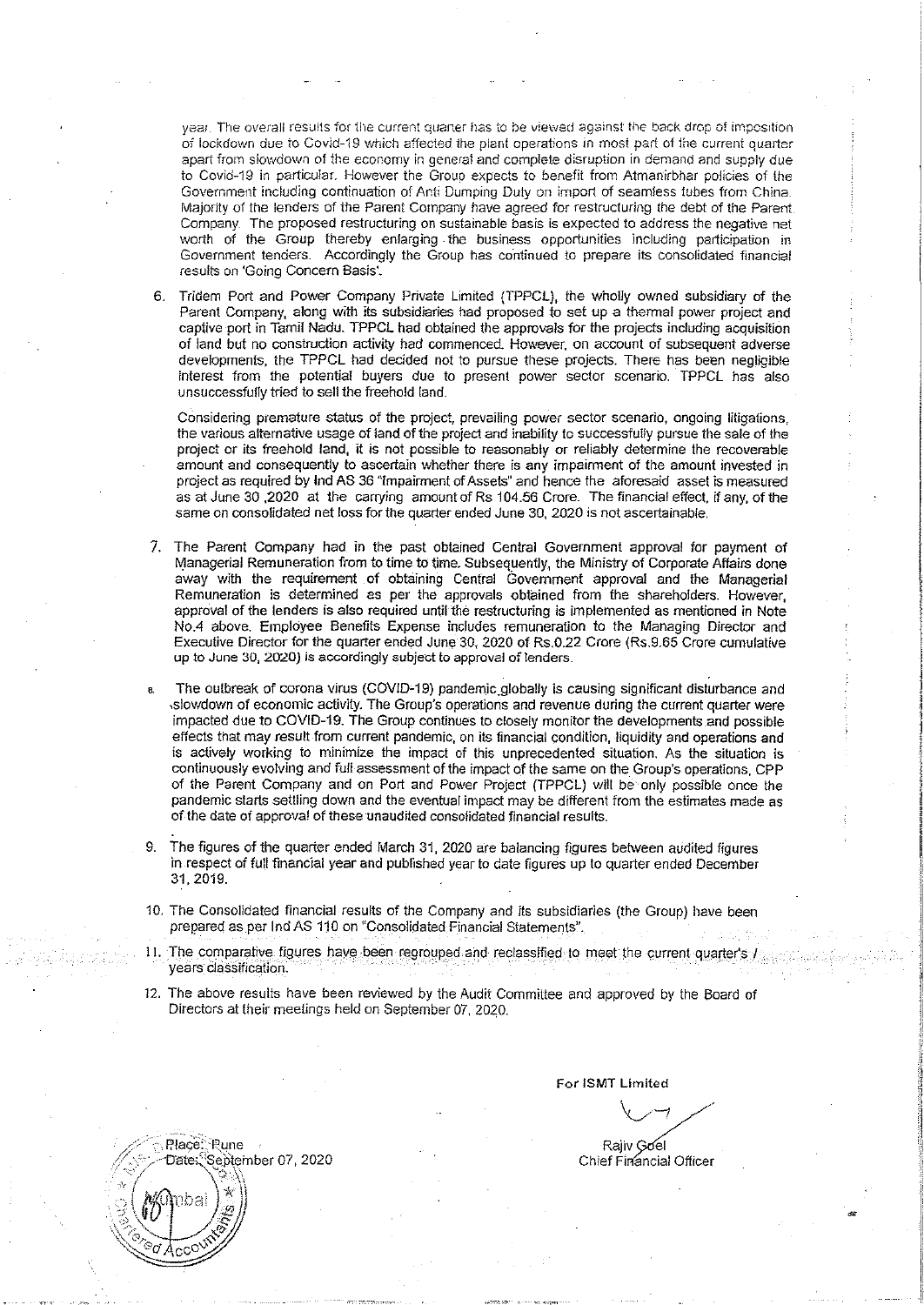# $DW & Co.$  Chartered Accountants

Independent Audito?s Review Report on consolidated unaudited quarterly financial results of ISMT Limited Pursuant to the Regulation 33 of the SEBI (listing Obligations and Disclosure Requirements) Regulations, 2015 as amended

The Board of Directors, ISMT Limited.

- l. We have reviewed the accompanying Statement of Consolidated Unaudited financial Results ("the Statement") of ISMT Limited ("the Parent")and its subsidiaries (the Parent and its subsidiaries together referred to as "the Group") for the quarter ended June 30, 2020 ("the Statement")being submitted by the Parent pursuant to the requirement of Regulation 33 of the SFBI (Listing Obligations and Disclosure Requirements) Regulations, 2015, as amended ('Listing Regulations'), which has been initialled by us for the purpose of identification.
- 2. The Statement, which is the responsibility of ihc Parent Company's management and approved by the Board of Directors in their respective meeting held on September 07, 2020 has been prepared in accordance with the recognition and measurement principles laid down in Indian Accounting Standard (Ind AS) 34 "Interim Financial Reporting" prescribed under Section 133 of the Companies Act, 2013 read with relevant rules issued thereunder and other accounting principles generally accepted in India. Our responsibility is to express a conclusion on the Statement based on our review.
- 3. We conducted our review of the Statement in accordance with the Standard on Review Engagements (SRL) 2410 "Review of Interim Financial Information Performed by the Independent Auditor of the Entity", issued by the Institute of Chartered Accountants of India. A review of interim financial information consists of making inquiries, primarily of persons responsible for financial and accounting matters, and applying analytical and other review procedures. A review is substantially less in scope than an audit conducted in accordance with Standards on Auditing and consequently does not enable us to obtain assurance that we would become aware of all significant matters that might be identified in an audit. Accordingly, we do not express an audit opinion.

We also performed procedures in accordance with the circular issued by the SEBI under Regulation 33 (8) of the SEBI (Listing Obligations and Disclosure Requirements) Regulations, 2015, as amended, to the extent applicable.

- The Statement includes the results of the following entities:
- List of Subsidiaries:

ISMT Enterprises S.A Luxembourg, Structo Hydraulics AB Sweden, ISMT Europe AB Sweden, Tridem Port and Power Company Private Limited., Nagapattinam Energy Private Limited., Best Exim Privalc Limited. Success Power and Infraprojects Private Limited, Marshal Microware Infrastructure  $\sqrt{D} \overrightarrow{N}$   $\overrightarrow{V}$  pelopment Company Private Limited., PT ISMT Resources, Indonesia, Indian Seamless Inc. USA.



 $\left($  +91 22 6149 1000  $\oplus$  www.dnvca.com 14/2, Mahalaxmi Ind. Estate, D. Shivner Road, Lower Pare!, Mumbai- 400 013, India. Branch : Pune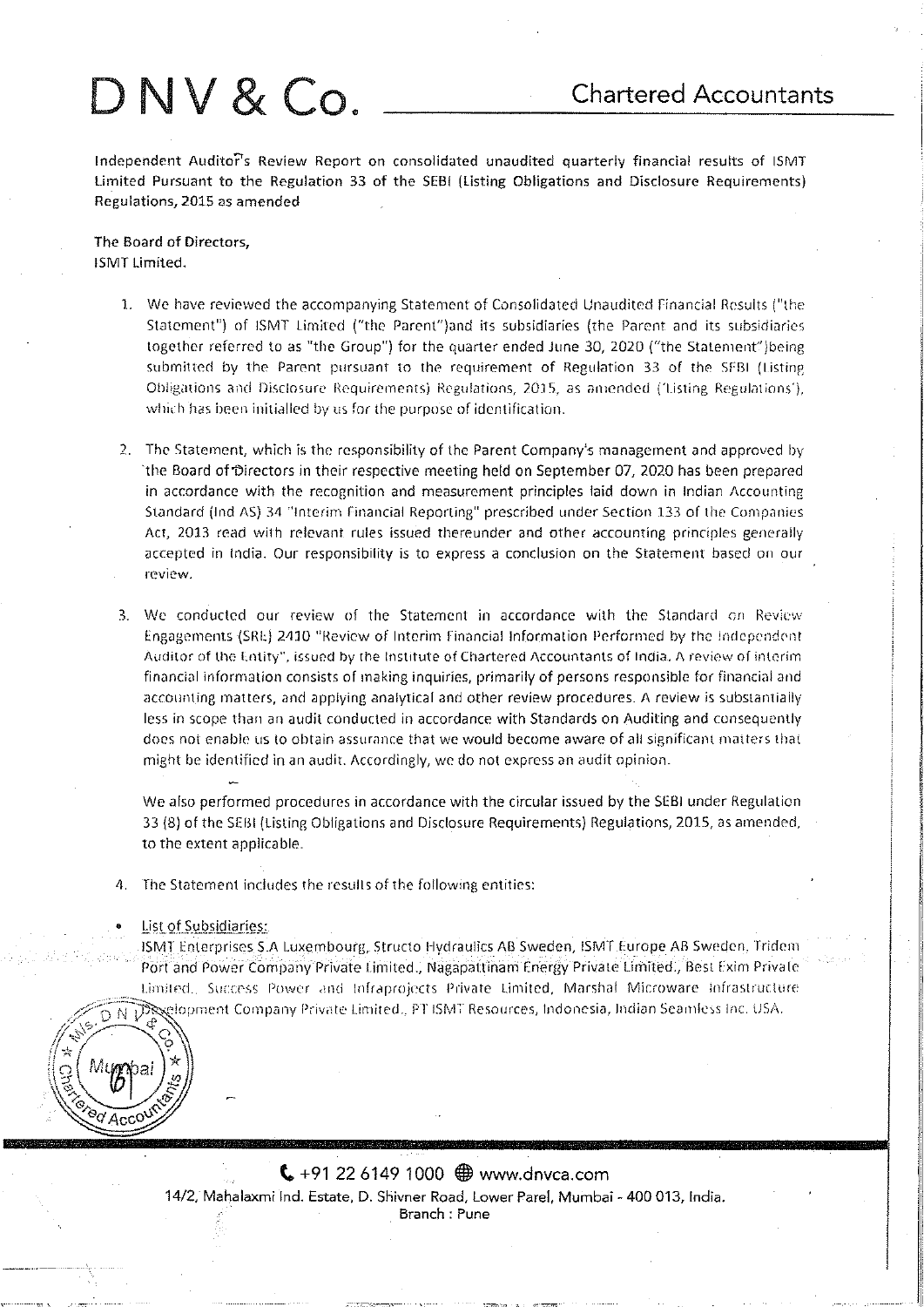S. Material Uncertainty Related to Going Concern;

The Group has accumulated losses and its net worth has been fully eroded, the Group has incurred net rash loss during the period ended June 30, 2020 and previous years and the Group's current liabilities exceeded its current assets as at the balance sheet date. These conditions indicate the existence of a material uncertainty about the Group's ability to continue as a going concern. However, the consolidated financial statements of the Group have been prepared on a going concern basis for the reasons stated in the Nore No 5 of the statement.

6. Basis for qualified Conclusion:

-., '"'' ' <sup>~</sup> *:.-r ?,,* \ ••

*'\-=3-""* 

 $\mathcal{L}$   $\mathcal{L}$ ,<br>,  $\mathcal{P}$ c

\<u>```\```````\````</u>  $\mathcal{L}^{a}$ Acc $\circ$ 

ai  $\left.\left.\right|_{\mathcal{Q}}^{\mathcal{F}}\right|\right\}$  .

- a) The Parent Company has outstanding Minimum Alternate Tax (MAT) entitlement, classified as Deferred Tax Asset as per lnd AS· 12, Income Taxes, of Rs. 82.05 Crores as on June 30, 2020. Takinp, into consideration the loss during the period ended June 30, 2020 and carried forward losses under the Income Tax, in our opinion, it is not probable that the MAT entitlement can be adjusted within the specified period against the future taxable profits under the provisions of Income Tax Act 1961. In view of the same, in our opinion, the MAT entitlement cannot be continued to be recognised as an asset in terms of Ind AS-12. Non-writing off of the same has resulted in understatement of consolidated net loss for the quarter ended June 30, 2020 and overstatement of other equity by  $\overline{v}$ Rs.82.05 Crores.
- b) The Parent Company had recognized claim in earlier years, of which outstanding balance as on June 30, 2020 is Rs. 39.53 Crores, against Maharashtra State Flectricity Distribution Company Ltd. (MSLDCt.} for non ·implementation of Energy Banking Agreement. The Parent Company had appealed to Appellate Tribunal (APTEL) against the order passed by Maharashtra Flectricity Regulatory Commission (MERC) and the same has been dismissed by the APTEL. The Parent-Company has preferred appeal before the Hon'ble Supreme Court against the order of APTEL The realization of this claim is contingent and dependent upon the outcome of the decision of the Supreme Court. In our opinion the recognition of above claim, being contingent asset in nature, is not in conformity with lnd AS-37, "Provisions, Contingent liabilities and Contingent assets". Recognition of the above claim has resulted in overstatement of other equity by Rs.39.53 Crores as at june 30, 2020. Hefer Note No.1 (i) of the Statement.
- c) The Group is unable to determine the recoverable value of 40 MW Captive Power Project (CPP) at Chandrapur, Maharashtra for the reasons stated in Note no  $1(ii)$  of the Statement; hence, the CPP is measured on June 30, 2020 at the carrying amount of Rs. 236.52 Crores and impairment loss, if any, is not recognised as required by Ind AS 36 "Impairment of the Assets". In view of the aforesaid, we are unable to determine the impact of the same, if any, on the consolidated net loss for the quarter June 30 2020 and other equity as on that date.
	- The Group is unable to determine the recoverable value of thermal power project and captive port (TPP) at Tamilnadu for the reasons stated in Note No. 6 of the Statement. Hence, the TPP is measured on June 30, 2020 at the carrying amount of Rs. 104.56 Crores and impairment loss, if any, is not recognised as required by Ind AS 36 "Impairment of the Assets". In view of the aforesaid, we are unable to determine the impact of the same, if any, on the consolidated net loss for the quarter ended June 30 2020 and other equity as on that date\_

e). Rending approval/ sanction of debt restructuring scheme by lenders and balance confirmation from  $\mathbb{P}~^\mathbb{N}$  majoxity of lenders, the Parent Company has not provided for the overdue /penal interest, if any for the Eason stated in Note No 4 of the Statement. The quantum and its impact, if any, on the  $\binom{1}{\infty}$  (Mupabai)  $\ast$ 

I